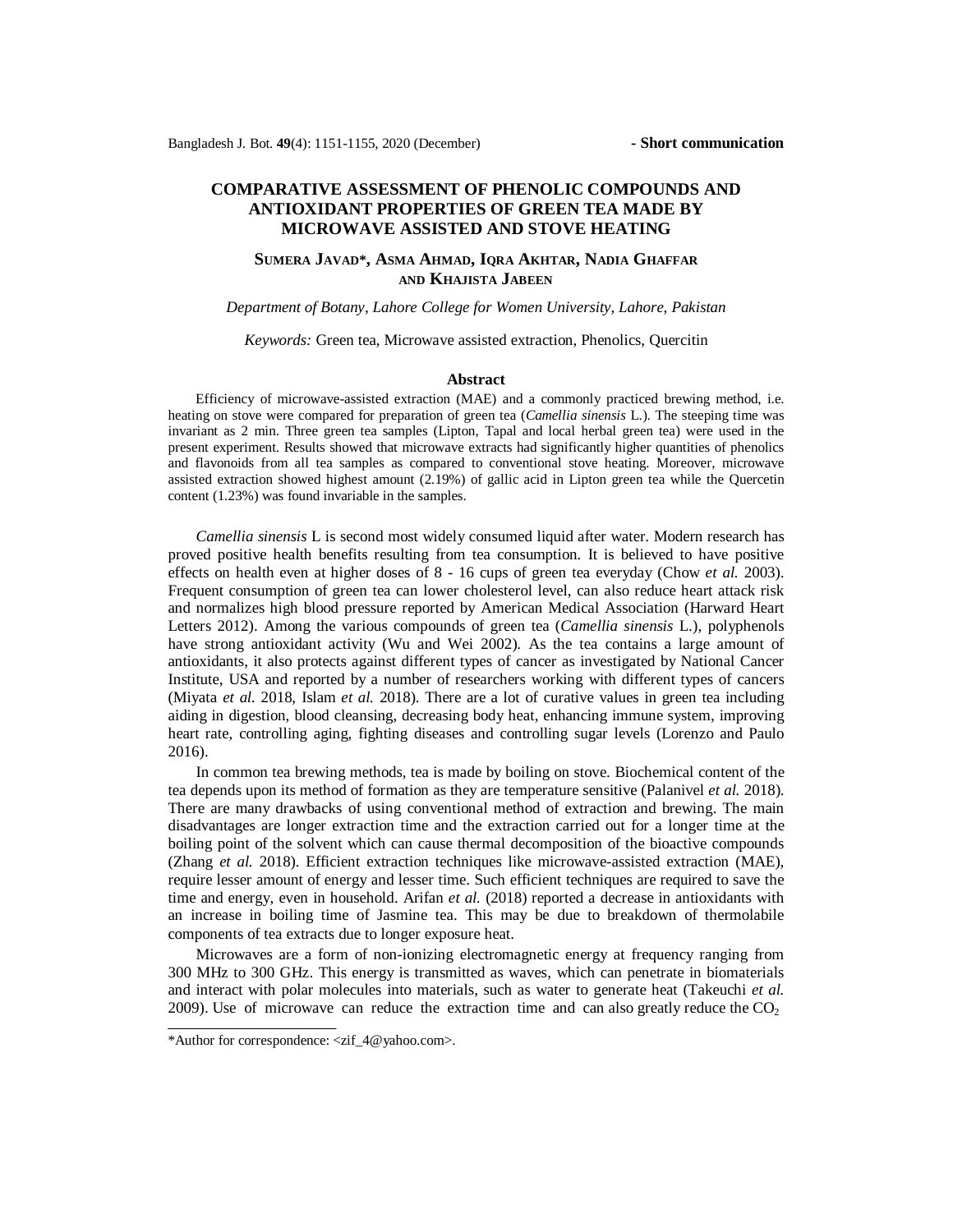emission in atmosphere. Microwave assisted extraction uses only a lower amount of energy as compared to conventional methods of extractions which have a longer and exhaustive time of extractions as well as more solvent requirements (Farhat *et al.* 2009). It may be an easy method to make a cup of tea in lesser time. Studies showed that nutrient compounds such as proteins and vitamins are not affected by microwave than the conventional methods since less water is used and shorter time for preparation (Lassen and Ovesen 1995). Here a comparison of stove heating- and microwave assisted extraction method was done to analyze their efficiency for extraction of phenolics from common domestic samples of green tea.

Green tea samples, namely Lipton tea, Tapal tea, Unilever, Pakistan and a herbal green tea from local shop (Lahore, Punjab, Pakistan) was collected for study. Tea samples were extracted by two methods *viz.,* boiling on stove and microwave heating to compare the difference in phenolics content. Water was used to extract phenolics as this is the solvent used to make conventional tea beverage and the steeping time was 2 min.

For MAE accurately weighed 10 g of the green tea and 100 mL of water was taken in a small beaker. To control pressure, reduced solvent evaporation and prevent the loss of important phenolics; porous glass lid was placed over the beaker. Samples were heated in microwave for 120 seconds. After heating, the samples were filtered and dried on Heidolph Laborota 4000 efficient WB eco rotary evaporator at 100°C and at 300 rpm. Extracts were stored in vials. The total process was repeated five times for all tea samples and the data were recorded.

For the preparation of samples of stove heating, 10 g of tea sample were taken and heated in 100 mL of water each time. For all tea, two samples were made for conventional brewing, one sample was covered with lid and the other remained uncovered. Samples were heated for 120 seconds, filtered, dried on rotary evaporator and preserved for further analysis with proper labeling. All the above prepared samples were placed in vials and labeled properly.

A modified method of Singleton and Rossi (1965) was used for determination of total phenolic content. At first 1 ml of tea sample (1 mg/ml) was mixed with 1 ml of Folin and Ciocalteu's reagent. This mixture was left for 3 min. This solution was then mixed with 1 ml of saturated  $\text{Na}_2\text{CO}_3$  solution and waited for 90 seconds. Then the total volume was made up to 10 mL by adding distilled water. The mixture was placed in dark for 1.5 hrs and the absorbance was read at 725 nm on dual beam spectrophotometer (Shimadzu, UV-2600). Standard curve of gallic acid was used as reference to find the total phenolic content in mg/g GAE (gallic acid equivalent). Aluminium chloride colorimetric method was used to estimate the total flavonoid content of the tea samples with slight modifications of method described by Kefayati *et al*. (2017). For this purpose, 1 ml of sample extract (1 mg/ml) was mixed with 3 mL of methanol and 0.5 ml of 10% aluminum chloride solution. After five minutes, 0.5 ml of 1 M potassium acetate was added, and the mixture was diluted with deionized water to make total volume of 100 ml. The resulting mixture was incubated for 30 min at room temperature. The absorbance of the sample was read at 435 nm by using spectrophotometer. Quercetin was used as reference flavonoid and a standard calibration curve of quercetin was constructed. Values of absorption of different samples were plotted against the calibration curve of quercetin. All the analysis was done in triplicates. The total flavonoid contents were expressed as quercetin equivalents (mg/g of QE of extracted compound).

High performance liquid chromatography (HPLC) analysis was carried out on HPLC equipment (Waters 1525, Binary HPLC Pump and Waters 2487 Dual absorbance detector) with ODS-C18 column for quantification of phenolics. Amount (0.1 mg) of each standard was taken in a vial with added 20 ml of methanol in it. For making the mobile phase, a modified protocol of Verma and Trehan (2013) was used. Mobile phase consisted of water and methanol (with 1 ml of 0.4% phosphoric acid) at 20 : 80. Isocratic elution was used during the chromatographic analysis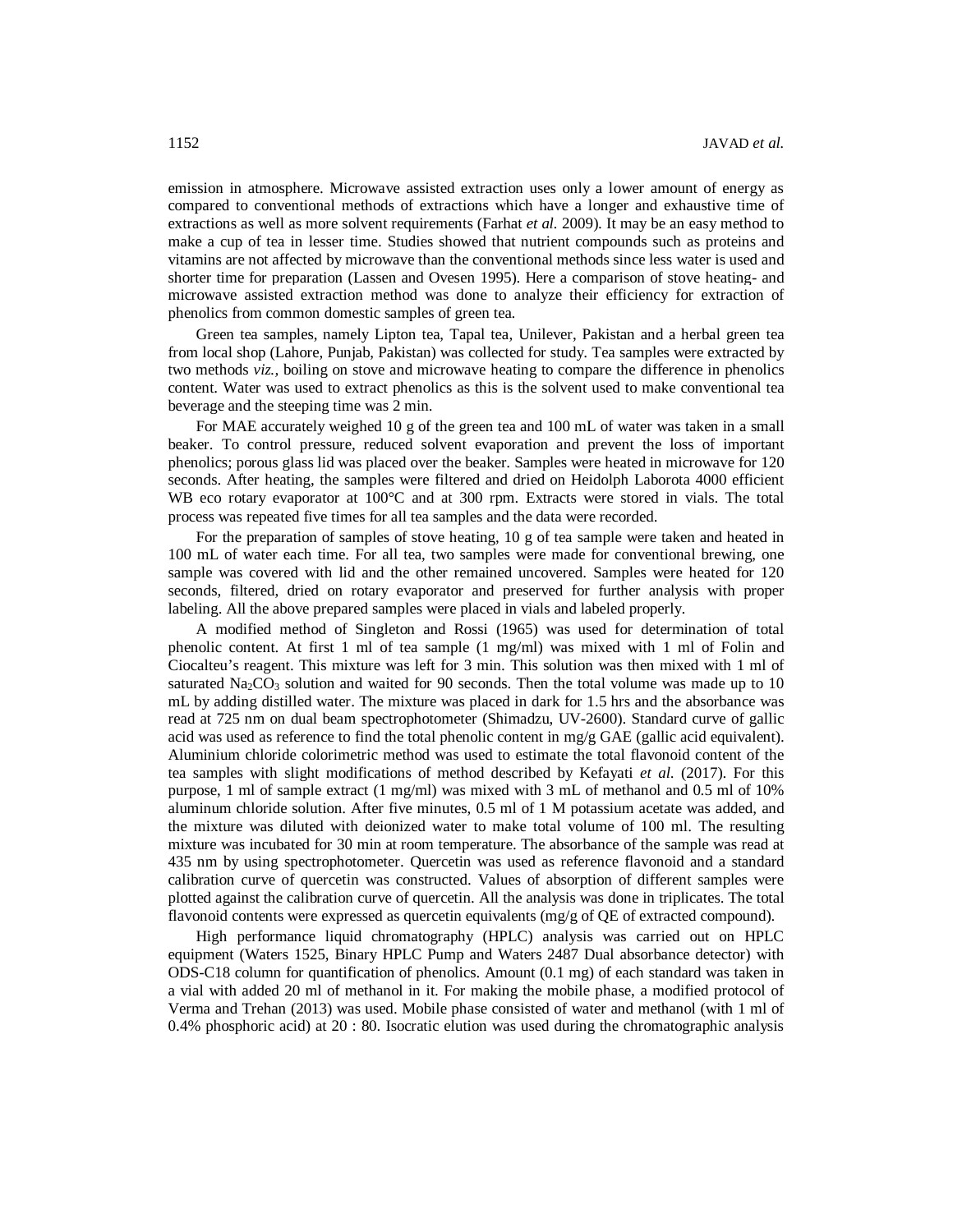at ambient temperature. UV-visible detector (Waters 2487 Dual Absorbance UV-Visible) was used where gallic acid showed absorbance at 271 nm while quercetin at 365 nm. All tea samples and solutions (mobile phase and methanol) were filtered by using filtration assembly and nylon membrane filter paper of 0.45  $\mu$  and mobile phase was sonicated at Utech Digital water Sonicator for 15 minutes before HPLC. Injection volume was 20  $\mu$ L with a flow rate of 1 ml per minute. Concentration of standard solutions for injection was 100 µg/ml. One-way analysis of variance (ANOVA) was used to compare means and DMRT was applied as post hoc test at  $p < 5\%$ . This was done by using SPSS computer software (Version 20).

Antioxidant activity of a plant sample depends on its secondary metabolites particularly phenolics and flavonoids (Wojdyto *et al.* 2007, Alothman *et al.* 2009). Antioxidant activity is the main medicinal part of teas for their curing actions as antioxidants and adding to the defense system of human body (Lean *et al.* 1999, Katiyar *et al.* 2000, Liu *et al*. 2000).

Results showed (Fig. 1) that there was a significant difference in total phenolic content of tea samples made by microwave heating (69.9 mg/g GAE), as compared to conventional brewing i.e., stove heating with and without lid (45.98 and 40.38 mg GAE per gram, respectively). Flavonoids are also an important part of teas and plant based herbal industry. They are being used in number of medicinal, cosmetics and nutraceuticals and are known to have anti oxidative, anti-depressant, anti-inflammatory and anti-cancerous effects. They can also modulate and regulate key cellular enzyme roles (Panche *et al.* 2016). Fig. 1b describes that MAE also positively and significantly affected the flavonoid content of green tea samples as compared to stove made tea. Maximum number of flavonoids was observed to be 40.99 mg in MAE as compared to 29.87 mg of conventional brewing per gram of tea sample. HPLC studies also showed highest amount (2.19%) of gallic acid in Lipton green tea while the quercetin content (1.23%) was found invariable in the samples.



Fig. 1(a). Quantitative analysis of phenolics in tea samples and (b) quantitative analysis of total flavonoids.

Earlier studies showed that MAE yielded higher quantities of tea extracts and antioxidants as compared to the conventional method tea preparation (Pan *et al.* 2002). Microwaves, as a part of electromagnetic waves with a frequency range of 0.3 to 300 GHz, have now become a competent substitution over conventional method of extractions (Camel 2000). The treatment of plant material with microwave irradiation during extraction can result in enhanced recovery of secondary metabolites and aromatic compounds. Active compounds of plants are more quickly extracted by using microwaves as its high temperature and heating mechanism disrupts cell wall more quickly (Chan *et al.* 2016).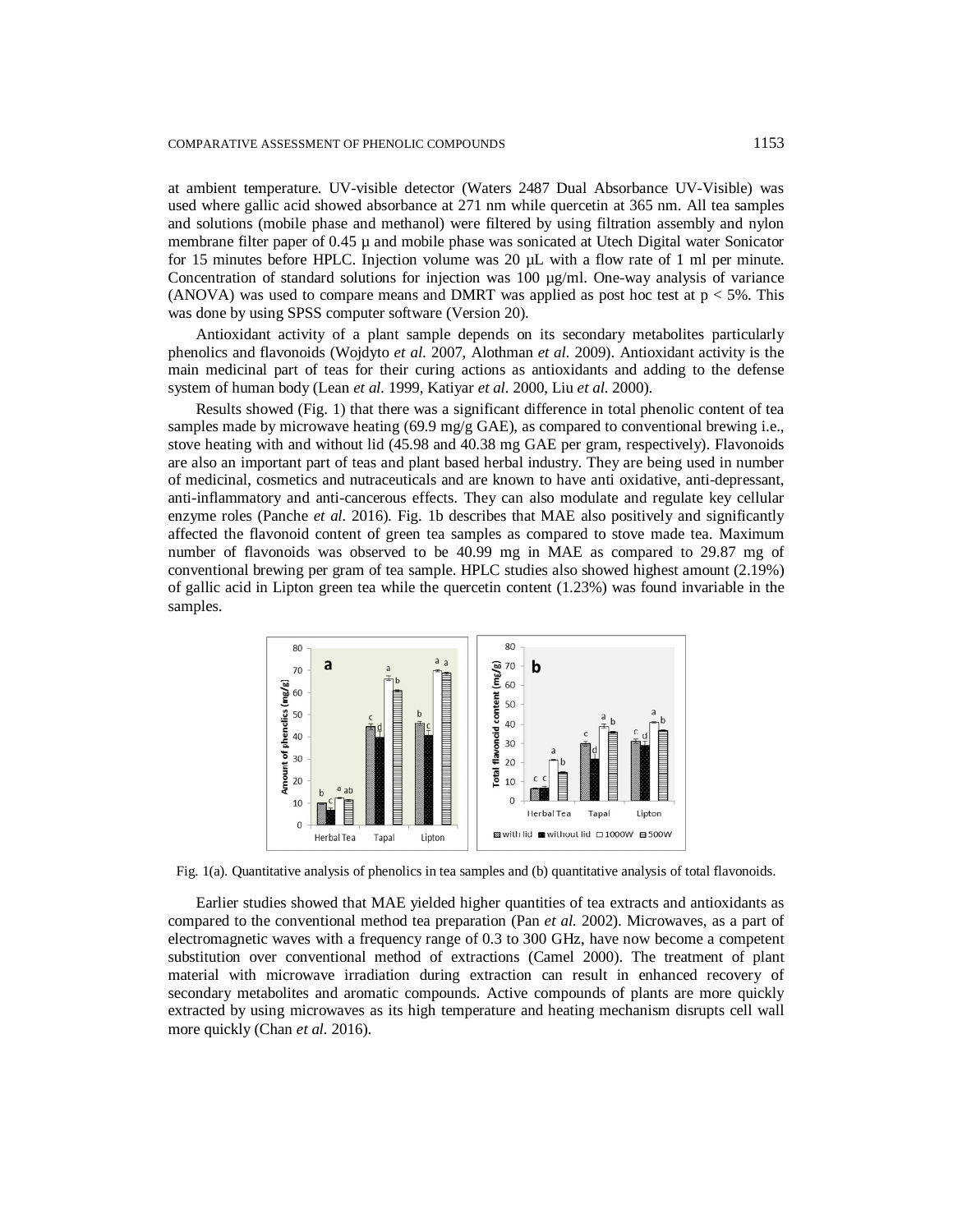One of the main advantages of MAE is the short time taken as compared to conventional techniques without causing any degradation to the main components. Hayat *et al.* (2010) also explained the efficient release of bound phenolics by microwaves because it works with in lower time limits and lesser exposure of biochemical to heating avoid degradation. The principle of heating using microwave energy is based on the direct effects of microwaves on molecules of the material (Destandau *et al.* 2013). A correct choice of solvent is fundamental for obtaining an optimal extraction process (Wang *et al.* 2006). Tea is brewed traditionally in water which is a polar solvent with higher dielectric constant. When making tea with water, there are two important considerations, firstly all the phenolics and flavonoids are water soluble, but this factor is equally effective for both methods of extracting tea components. Secondly water with high dielectric constant to absorb maximum microwave energy and it facilitates faster cell rupture. The total energy required by a plant cell to rupture is fixed. So, the higher power levels of microwaves (like 1000 W in present study) shorten the rupture time and *vice versa* (Chan *et al.* 2016). Conventional extraction methods depend on heat to increase the mass transfer rate while in MAE energy is transferred rapidly due to molecular interactions like ionic interactions (Proestos and Michael 2008).

Overall lower content of phenolics and flavonoids for herbal tea samples may be attributed to their larger matrix size. Processing conditions of green tea during drying of leaves may also affect (Saleh *et al.* 2015) but overall results proved that MAE is an efficient way of making tea without the loss of active ingredients.

The method and conditions of microwave assisted extraction (MAE) from tea was studied and established. MAE was the most effective method for the extraction of polyphenols from tea with higher TPC. MAE provided high extraction yield of tested phenolics and flavonoids in lesser period of time. On these bases, MAE can be suggested for a smart and effective way of tea making.

## **References**

- Alothman M, Rajeev B and Karim AA 2009. Antioxidant capacity and phenolic content of selected tropical fruits from Malaysia, extracted with different solvents. Food Chemistry **115**(3): 785-788.
- Arfani F, Sri W, Gentur H, Asri N, Afkar NRH and Sri R 2018. An analysis of antioxidants, organoleptics and hedonics with variations of boiling time in Jasmine tea and Jasmine root tea a study on Kaliprau, Pemalang. IOP Conf. Series: J. Phys. **1025**: 10.1088/1742-6596/1025/1/012066.
- Camel V 2000. Microwave assisted extraction of environmental samples. Trends in Analytical Chemistry **19**(4): 229-248.
- Chan CH, Hak KY, Rozita Y and Gek CN 2016. A first principles model for plant cell rupture in microwave assisted extraction of bioactive compounds. Journal of Food Engineering **188**: 98-107.
- Chow HH, Cai Y, Hakim IA, Crowell JA, Shahi F, Brooks CA, Dorr RT, Hara Y and Brooks CA 2003. Pharmacokinetics and safety of green tea polyphenols after multiple-dose administration of epigallocatechin gallate and polyphenon E in healthy individuals. Clinical Cancer Research **9**(9): 3312- 3319.
- Destandau ET, Michel and Elfakir C 2013. Microwave assisted extraction in Natural Product Extraction Principles and Applications, pp. 1-21. Royal Society of Chemistry. Cambridge, UK.
- Farhat A, Ginies C, Romdhane M and Chemat F 2009. Eco-friendly and cleaner process for isolation of essential oil using microwave energy: experimental and theoretical study. J. Chromat. A **1216**(26): 5077-5085.
- Harvard Heart Letters 2012. Green tea may lower heart disease risk. Harvard Health Publishing, Harvard Medical School. Decemeber. [https://www.health.harvard.edu/heart-health/green-tea-may-lower-heart](https://www.health.harvard.edu/heart-health/green-tea-may-lower-heart-)disease-risk